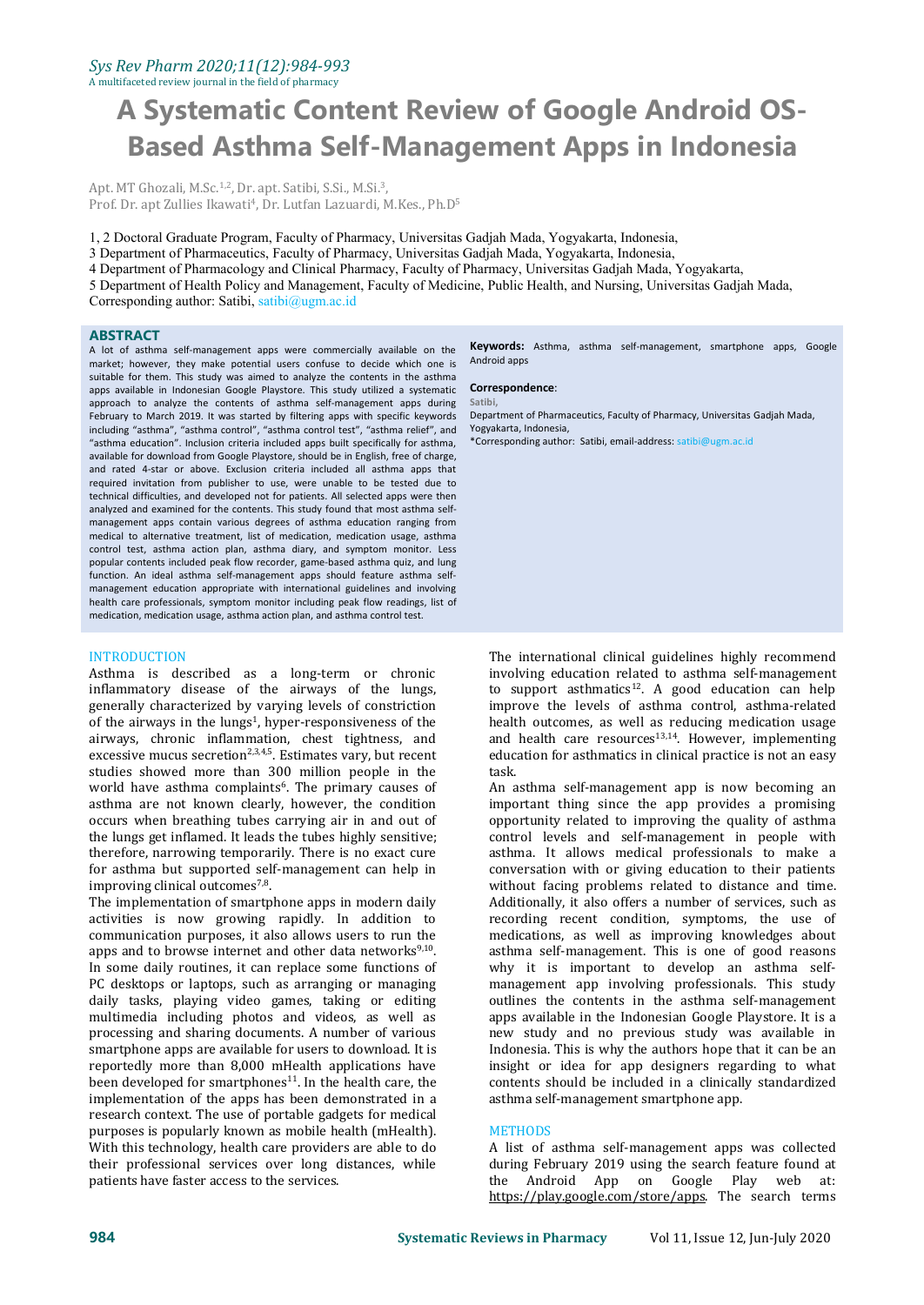condition, such as "asthma", "asthma control", "asthma

used in this analysis included keywords related to asthma<br>
condition, such as "asthma", "asthma control", "asthma and a PC desktop installed with BlueStacks®. Table 1 used in this analysis included keywords related to asthma<br>condition, such as "asthma", "asthma control", "asthma and a PC desktop installed with BlueStacks®. Table 1<br>control test", "asthma relief", and "asthma education". represents the criteria of the study. **Table <sup>1</sup>**. The inclusion and exclusion criteria of the study

| <b>Criteria</b><br><b>Description</b> |                                                                     |  |  |  |
|---------------------------------------|---------------------------------------------------------------------|--|--|--|
| Inclusion                             | Smartphone apps.                                                    |  |  |  |
|                                       | Apps were developed specifically for asthma only.                   |  |  |  |
|                                       | Apps are available for download from official app stores of Google. |  |  |  |
|                                       | Apps should be in English language.<br>٠                            |  |  |  |
|                                       | Apps are free of charge.                                            |  |  |  |
|                                       | App ratings are 4 or above.                                         |  |  |  |
| Exclusion                             | Requires invitation from publisher to use.                          |  |  |  |
|                                       | Unable to be tested due to technical difficulties.<br>$\bullet$     |  |  |  |
|                                       | Apps were developed not for patients or laypersons.                 |  |  |  |

The authors, before selecting apps, conducted a preliminary search to identify app types. In this study, we focused on the contents in the selected apps, including text and multimedia-based asthma education, asthma diary, recorder of peak flow, medication usage, and selection of sample asthma action plan as a minimal indicator of a clinically utilized in this study. asthma action plan as a minimal indicator of a clinically

standardized asthma self-management smartphone app. Additionally, we also highlighted the app developers, app ratings (4-stars or above), and latest update information of the selected apps. Figure 1 represents a procedure for selection of sample of asthma self-management apps

Figure 1. Procedure for selection of sample of Asthma Self-Management Apps



### RESULT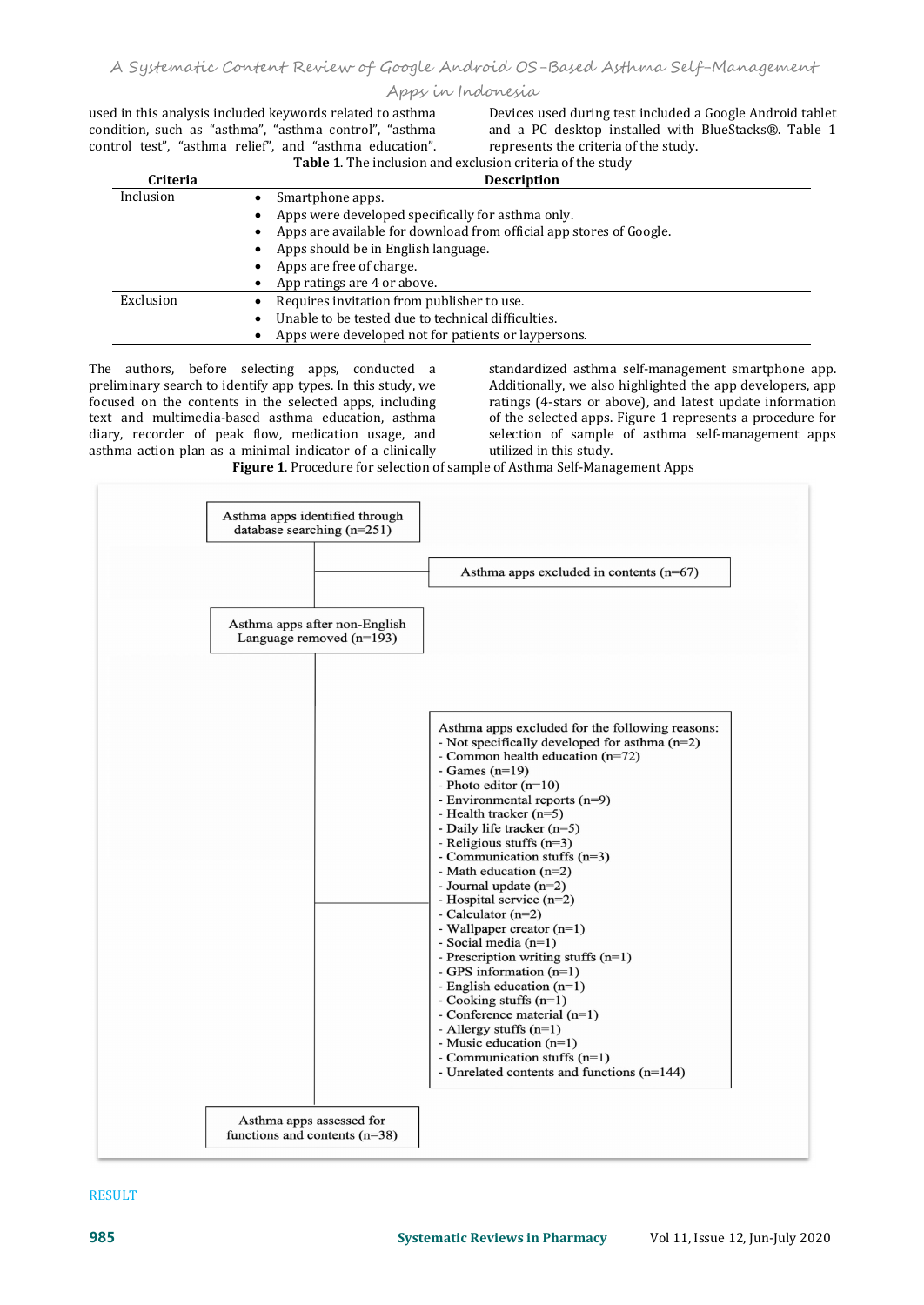A total of 251 asthma self-management apps were identified; however, 213 apps were excluded due to following reasons: 144 apps had unrelated contents (for example, music education, math education, games, education about stress relief, yoga exercise, wallpaper creator, health benefits of foods, and common health

education.), 67 did not use English (for example, Tamil, Urdu, Arabic, Chinese, Italy, Greek, and Indonesia), and 2 were not specifically built for asthmatics. The final sample consisted of 38 asthma apps for content analysis. A summary of the results was shown in Table 2.

| N <sub>O</sub> | <b>APP NAME</b>                                       | <b>Table 2.</b> I Tomes of Sciected Google Amaroid Astinia Management Apps<br><b>DEVELOPER</b> | <b>USER</b><br><b>RATINGS</b> | <b>LATEST</b><br><b>UPDATE</b> |
|----------------|-------------------------------------------------------|------------------------------------------------------------------------------------------------|-------------------------------|--------------------------------|
| 1              | Asthma MD                                             | AsthmaMD                                                                                       | 4.2                           | 2-Oct-18                       |
| 2              | Asthma Relief - Acupressure                           | Dr. Jakob Bargak                                                                               | 4.3                           | 26-Oct-14                      |
| 3              | SaniQ Asthma                                          | Qurasoft GmbH                                                                                  | 4.1                           | 18-Feb-19                      |
| 4              | Asthma                                                | Health care IT                                                                                 | 4.2                           | $1-Nov-17$                     |
| 5              | SOS-Asthma                                            | ID Mobile SA                                                                                   | 5                             | 28-Sep-18                      |
| 6              | Asthma                                                | dagana Apps                                                                                    | 5                             | 29-Sep-18                      |
| 7              | Asthma: Causes, Diagnosis, and Treatment              | Health Info                                                                                    | 4.5                           | 1-Sep-18                       |
| 8              | Peak Flow                                             | <b>Ben Hills</b>                                                                               |                               | 26-Apr-18                      |
| 9              | PRAM Score - Pediatric Asthma                         | <b>Ontario Lung Association</b>                                                                | 4                             | 14-Oct-15                      |
| 10             | Asthma Protocols                                      | Dr.Isaac's Holistic Wellness                                                                   | 4.3                           | 3-Dec-18                       |
| 11             | Home Remedy for Asthma                                | StatesApps                                                                                     | 4.2                           | 30-Dec-17                      |
| 12             | Asthma Medications                                    | FluffyCuteApps                                                                                 | 5                             | 3-Nov-18                       |
| 13             | Asthma                                                | K R JAWAHARLAL                                                                                 | 4.3                           | 27-Oct-15                      |
| 14             | Asthma Management                                     | Pulmonary Medicine                                                                             | 4.6                           | 16-Jun-18                      |
| 15             | 7 keys to manage Child Asthma                         | Chainsys                                                                                       | 5                             | 20-Sep-18                      |
| 16             | Treatment of asthma                                   | Pen Drouzi                                                                                     | 4.8                           | 15-Nov-18                      |
| 17             | Asthma & Me                                           | Training Systems Design,<br>Inc.                                                               | 4.1                           | 21-Dec-18                      |
| 18             | Asthma Inhaler Assistant                              | <b>CCHMC</b> Learning Sciences                                                                 | 4.7                           | 30-Dec-16                      |
| 19             | Asthma (PLUG)                                         | YogaNipat.com                                                                                  | 4.5                           | 3-Jan-14                       |
| $20\,$         | 7pranayama: Yoga Daily Breath Fitness<br>Habit - Calm | Pixelpointtechnology.com                                                                       | 4.6                           | 16-May-18                      |
| 21             | Pulmoment                                             | Dániel Eke                                                                                     | 4.3                           | 22-Aug-18                      |
| 22             | Prana Breath: Calm & Meditate                         | Oleksandr Albul                                                                                | 4.8                           | 30-Nov-18                      |
| 23             | Asthma Educator Exam Quiz                             | NUPUIT                                                                                         | 5                             | 26-Jun-18                      |
| 24             | ASTHMAXcel                                            | Montefiore Applications,<br><b>LLC</b>                                                         | 4.9                           | $25$ -Jul-18                   |
| 25             | Asthma treatments, symptoms and triggers              | round.glass                                                                                    | 4.6                           | 8-May-18                       |
| 26             | AsthME                                                | QuantifiedCare                                                                                 | 5                             | 19-Jun-17                      |
| 27             | SAWBO Inhaler                                         | University of Illinois                                                                         | 4                             | $2-Dec-14$                     |
| 28             | Asthma Help                                           | Dusko Savic                                                                                    | 5                             | 17-Apr-16                      |
| 29             | use-inhalers                                          | Learn To Drill                                                                                 | 5                             | 15-Oct-18                      |
| 30             | Breathe - 1 minute Breathing Exercise                 | Shantha Technologies                                                                           | 4.7                           | 8-Jan-19                       |
| 31             | Yoga and Therapy                                      | Chetan Rajkumar Ingle                                                                          | 5                             | 15-Jan-17                      |
| 32             | Pranayama Yoga With Timer                             | YellowCup                                                                                      | 4.2                           | 11-Sep-16                      |
| 33             | Yoga for Beginners   Workouts for the mind<br>& body! | <b>Workout Apps</b>                                                                            | 4.6                           | 1-Feb-19                       |
| 34             | Breathing Yoga Pranayama                              | MediApps                                                                                       | 4.6                           | 11-Jan-19                      |
| 35             | Yoga for Beginners - Daily Yoga Workout at<br>Home    | <b>ANDROID PIXELS</b>                                                                          | 4.5                           | 6-Feb-19                       |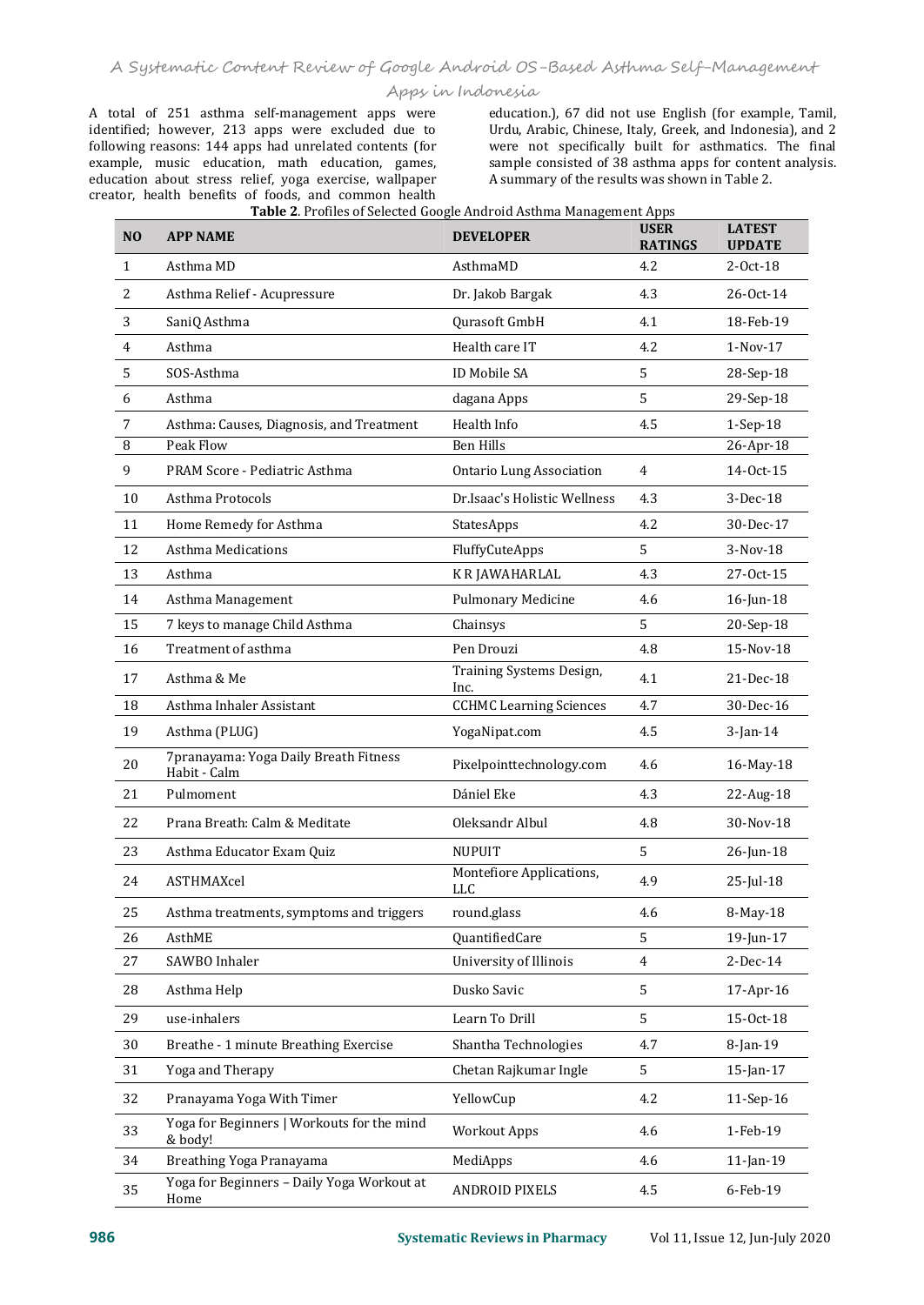|  | Apps in Indonesia |  |
|--|-------------------|--|
|--|-------------------|--|

| 36   | Respiratory diseases & respiratory therapy       | قنبة نت    | $3$ -Aug-18 |
|------|--------------------------------------------------|------------|-------------|
| - 37 | Aria: Home Spirometry & Lung health<br>Assistant | Nuvoair AB | 29-Jan-19   |
| 38   | AIRBRIO®                                         | Airbrio    | $16-Nov-17$ |

The authors had selected 251 apps, and there were only popular content was symptom monitor. It was found two 38 that met the criteria. Over half of the selected apps (60%; n=24) contained educational materials in which 20 apps were text-based educational materials with pictures<br>while 4 apps were multimedia-based types. Another The authors had selected 251 apps, and there were only<br>38 that met the criteria. Over half of the selected apps<br>(60%; n=24) contained educational materials in which 20<br>apps were text-based educational materials with pictur

apps that featured symptom monitor into their functions. Table 2 summarizes the contents of asthma self management apps.

|                | Table 2. A summary of contents of asthma self-management apps |                                                                                                                                                                                                                                                                                                                                                                                                                                       |  |  |  |  |
|----------------|---------------------------------------------------------------|---------------------------------------------------------------------------------------------------------------------------------------------------------------------------------------------------------------------------------------------------------------------------------------------------------------------------------------------------------------------------------------------------------------------------------------|--|--|--|--|
| N <sub>O</sub> | <b>APP NAME</b>                                               | <b>CONTENTS AND FUNCTIONS</b>                                                                                                                                                                                                                                                                                                                                                                                                         |  |  |  |  |
| 1<br>2         | Asthma MD<br>Asthma Relief - Acupressure                      | • Personal asthma journal keeper.<br>• Color graph visualization of asthma activity.<br>• A shareable asthma diary.<br>• Asthma research (education).<br>• Multiple user.<br>• Medication list.<br>• Tracker of medication action.<br>• Peak Flow Meter (PFM) mapper.<br>• Tracker of asthma trigger.<br>• FEV1 or PulseOX data tracker.<br>Video and photo-based education about Traditional<br>Chinese Massage for relieving asthma |  |  |  |  |
| 3              | SaniQ Asthma                                                  | • Recorder of peak flows, one-second capacity or FEV1,<br>weight and oxygen saturation.<br>• Bluetooth based recorder of medical measurements.<br>• Shareable health diary.<br>• Memory of medication usage.<br>• Management of medicine supply.<br>· Pollen flight information.<br>• Therapy documents, findings, and emergency plan<br>storage.                                                                                     |  |  |  |  |
| 4              | Asthma                                                        | Multimedia based information about asthma                                                                                                                                                                                                                                                                                                                                                                                             |  |  |  |  |
| 5              | SOS-Asthma                                                    | Community for asthma patients                                                                                                                                                                                                                                                                                                                                                                                                         |  |  |  |  |
| 6              | Asthma                                                        | Text based education about asthma knowledge                                                                                                                                                                                                                                                                                                                                                                                           |  |  |  |  |
| 7              | Asthma: Causes, Diagnosis, and Treatment                      | Text based education about asthma knowledge                                                                                                                                                                                                                                                                                                                                                                                           |  |  |  |  |
| 8              | Peak Flow                                                     | • Peak flow meter recording.<br>• Medication usage recording.<br>• Shareable weekly/monthly peak flow graph.<br>• Asthma zone calculator.<br>• Data export.                                                                                                                                                                                                                                                                           |  |  |  |  |
| 9              | PRAM Score - Pediatric Asthma                                 | Asthma zone calculator - medically known as PRAM-<br>Pediatric Respiratory Assessment Measure                                                                                                                                                                                                                                                                                                                                         |  |  |  |  |
| 10             | Asthma Protocols                                              | Text based education about alternative medicines for<br>asthma.                                                                                                                                                                                                                                                                                                                                                                       |  |  |  |  |
| 11             | Home Remedy for Asthma                                        | Text based education about home remedies for asthma.                                                                                                                                                                                                                                                                                                                                                                                  |  |  |  |  |
| 12             | <b>Asthma Medications</b>                                     | Text based education about asthma knowledge.                                                                                                                                                                                                                                                                                                                                                                                          |  |  |  |  |
| 13             | Asthma                                                        | Text based education about alternative medicines for<br>asthma (Yogasana and Pranayama).                                                                                                                                                                                                                                                                                                                                              |  |  |  |  |
| 14             | Asthma Management                                             | • A visual learning experience.<br>· Asthma Control Questionnaire.<br>• Quality Assessment of Application.                                                                                                                                                                                                                                                                                                                            |  |  |  |  |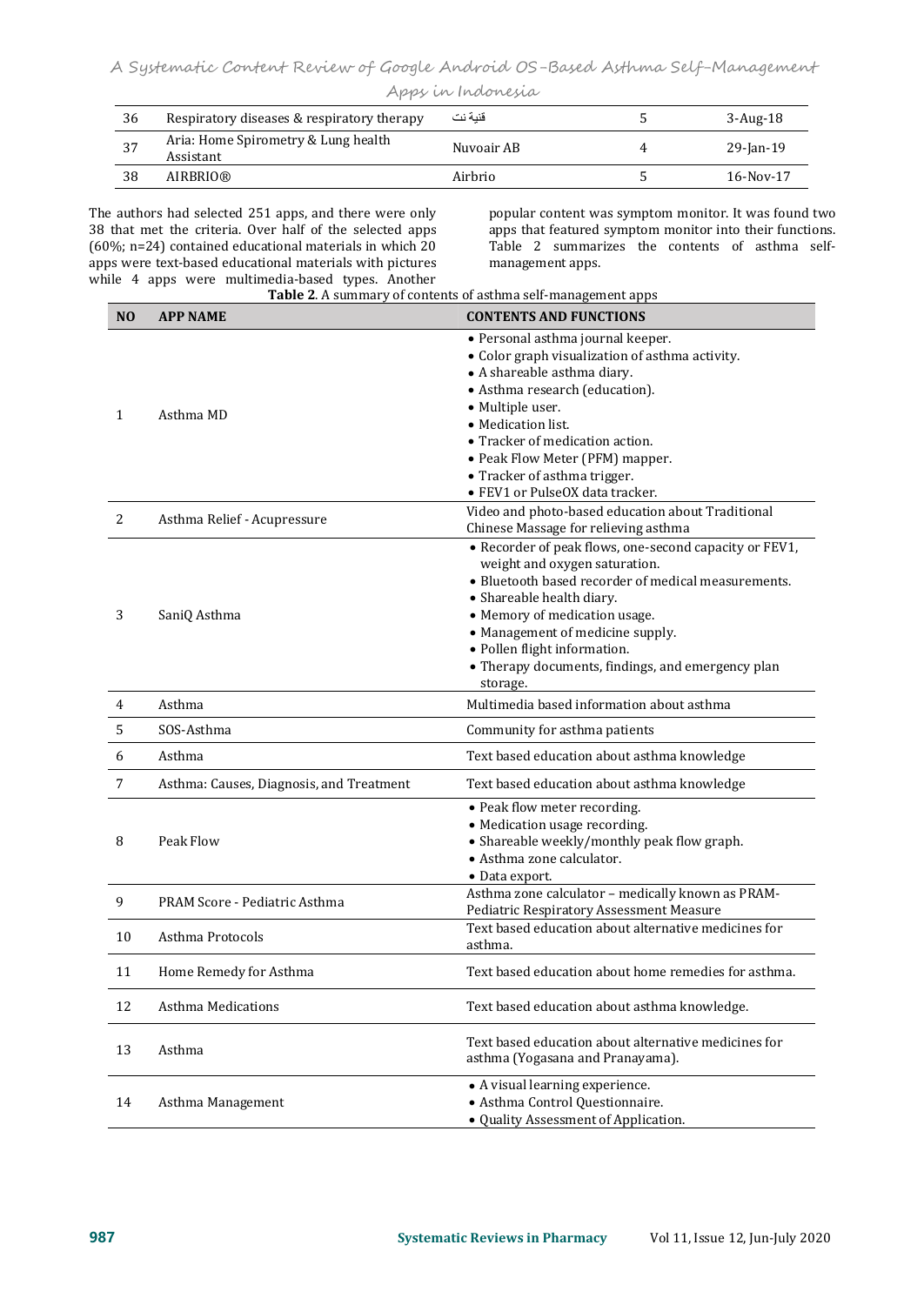| 15 | 7 keys to manage Child Asthma                          | • Text based education about asthma knowledge.<br>• Asthma Action Plan.<br>• Asthma symptoms recorder.<br>• Peak Flow reading.<br>· Personal ID.<br>• Asthma controller list.    |
|----|--------------------------------------------------------|----------------------------------------------------------------------------------------------------------------------------------------------------------------------------------|
| 16 | Treatment of asthma                                    | Multimedia based information about asthma                                                                                                                                        |
| 17 | Asthma & Me                                            | Shareable educational short video about asthma<br>knowledge                                                                                                                      |
| 18 | Asthma Inhaler Assistant                               | • Identifier of an asthmatic controller or rescue inhaler<br>and education on when to use it.<br>• 3 educational games related to asthma medication.                             |
| 19 | Asthma (PLUG)                                          | Interactive education about asthma remedies with<br>alternative exercises.                                                                                                       |
| 20 | 7 pranayama: Yoga Daily Breath Fitness Habit -<br>Calm | Interactive education about asthma remedies with<br>alternative exercises.                                                                                                       |
| 21 | Pulmoment                                              | Recorder and tracker of asthma condition.                                                                                                                                        |
| 22 | Prana Breath: Calm & Meditate                          | Interactive education about asthma remedies with<br>alternative exercises.                                                                                                       |
| 23 | Asthma Educator Exam Quiz                              | Asthma educator exam quiz.                                                                                                                                                       |
| 24 | ASTHMAXcel                                             | Multimedia based information about asthma.                                                                                                                                       |
| 25 | Asthma treatments, symptoms and triggers               | • Education on how to manage asthma.<br>• Tracking and sharing asthma symptoms.<br>· Insights based on historical data.                                                          |
| 26 | AsthME                                                 | · Weekly check-in.<br>· Asthma Action Plan.<br>• Chat with health professionals.                                                                                                 |
| 27 | SAWBO Inhaler                                          | Multimedia based information on how to use asthma<br>inhaler                                                                                                                     |
| 28 | Asthma Help                                            | Interactive education about asthma remedies with<br>exercises.                                                                                                                   |
| 29 | use-inhalers                                           | Interactive education about using inhaler properly.                                                                                                                              |
| 30 | Breathe - 1 minute Breathing Exercise                  | Interactive education about breathing exercises.                                                                                                                                 |
| 31 | Yoga and Therapy                                       | Interactive education about asthma remedies with yoga.                                                                                                                           |
| 32 | Pranayama Yoga With Timer                              | Interactive education about asthma remedies with<br>exercises.                                                                                                                   |
| 33 | Yoga for Beginners   Workouts for the mind &<br>body!  | Interactive education about asthma remedies with yoga.                                                                                                                           |
| 34 | Breathing Yoga Pranayama                               | Interactive education about asthma remedies with yoga.                                                                                                                           |
| 35 | Yoga for Beginners - Daily Yoga Workout at<br>Home     | Interactive education about asthma remedies with yoga.                                                                                                                           |
| 36 | Respiratory diseases & respiratory therapy             | Interactive education about asthma and treatments.                                                                                                                               |
| 37 | Aria: Home Spirometry & Lung health Assistant          | Interactive lung function test.                                                                                                                                                  |
| 38 | <b>AIRBRIO®</b>                                        | Data empowering users and enabling them to improve<br>inhalation technique, adherence to prescription regimen,<br>and promote clinical best practices for inhaler-spacer<br>use. |

The contents vary but may include personal asthma diary, asthma education, list of medication, medication tracker, peak flow meter, tracker of asthma trigger, asthma Nearly 25% of the selected apps (n=9) has multi-contents.<br>
The contents vary but may include personal asthma diary,<br>
asthma education, list of medication, medication tracker,<br>
peak flow meter, tracker of asthma trigger, as

Nearly 25% of the selected apps (n=9) has multi-contents. personal ID, symptom recorder, interactive games related to asthma medication, etc. Less popular functions include social media for asthmatics and lung function. Figure 2 was a list of contents of selected asthma self-management apps in this study.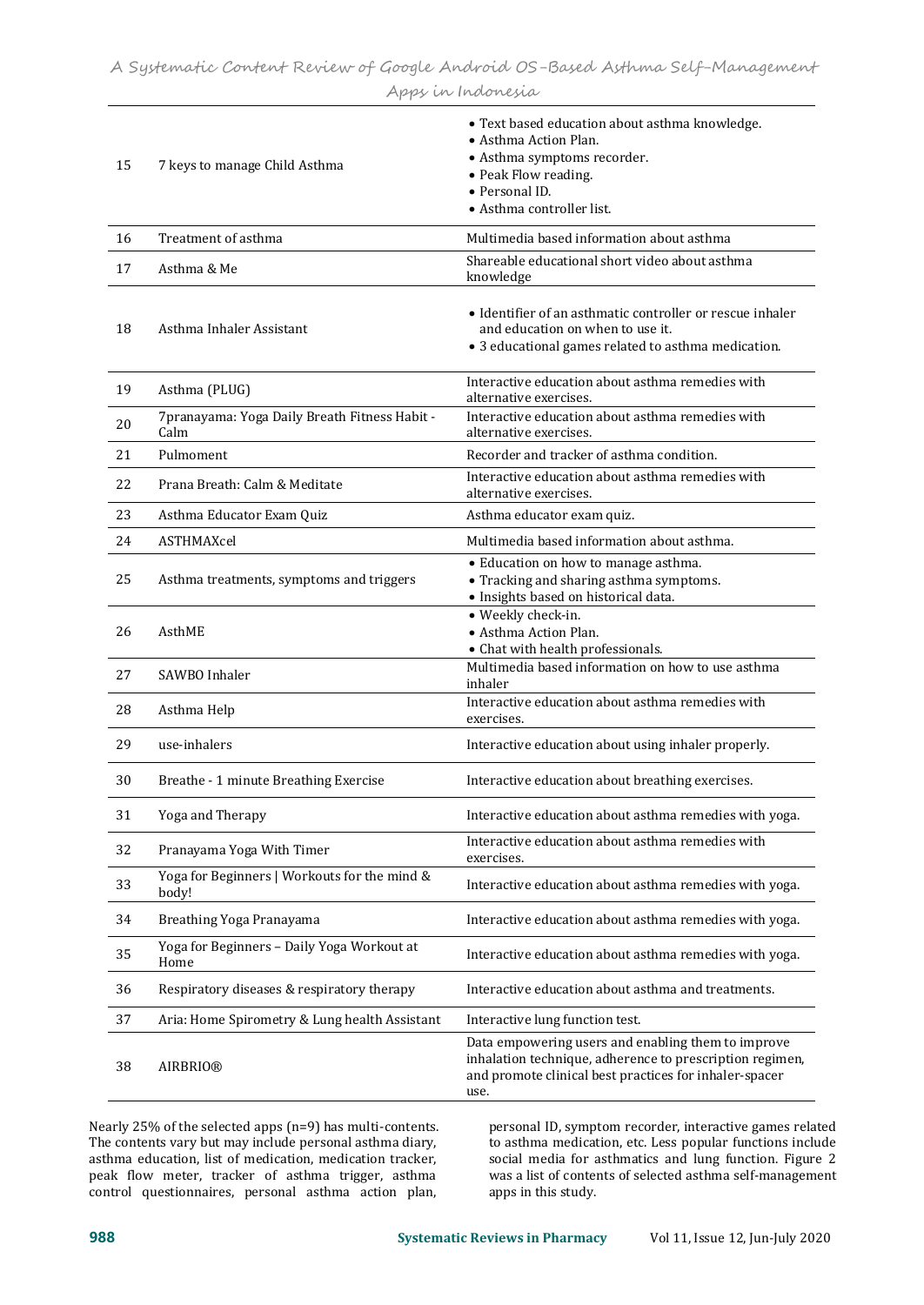989





#### **DISCUSSION**

Modern people use smartphone apps as a support in improving their health as well as guiding health lifestyle. Androing the apps seem to be a promising portable gadget to Google The apps seem to be a promising portable gadget to enhancing asthma self-management; however, evidence related to the role of apps in the self-management is still limited and the use of the apps in improving self-<br>management of OS based asthma self-management<br>management needs more studies to say for sure. This<br>applications commercially available in Indonesian market. management needs more studies to say for sure.This

analytical study used a systematic approach to examine as well as to explore the contents and functions of Google Android OS apps for asthmatics commercially available at Google<br>
Playstore methods are velosite Google Playstore website (<https://play.google.com/store/apps>). It primarily outlines contents and functions featured into a number of Google Android OS based asthma self-management Figure 3. Screenshot of contents and functions featured in AsthmaMD

| 09.58           | $\mathbf{H} \otimes \mathbf{H}$ |               | 09.58                                          | $\approx$ 1+ $\approx$ |
|-----------------|---------------------------------|---------------|------------------------------------------------|------------------------|
| Change user     | JD Mt<br>Save                   |               | Change user<br>(17)                            | Send Report<br>Mt      |
| <b>Date</b>     | 28 Jun 2019 09.51 >             |               | (1M)<br>(1W)<br>Peak Flow:<br>$\overline{123}$ | All<br>(3M)            |
| <b>1</b> Height | 173 cm >                        |               | Critical<br>123<br>PFM:                        | 09.43<br>s             |
| F Peak Flow     | 400                             | $\rightarrow$ | Peak Flow:<br>w.<br>123                        |                        |
| 鱼 Symptoms      | Can do usual activit >          |               | Critical<br>123<br>PFM:                        | 09.43<br>5             |
| Triggers        | Strong Odor; Weather >          |               | Peak Flow:<br>E<br>123                         |                        |
| • Medications   | Alupent >                       |               | <b>Well</b><br>750<br>PFM:                     | 09.45<br>S             |
|                 |                                 |               | Peak Flow:<br>$= 750$                          |                        |
|                 |                                 |               | Symptoms:<br>Can do usual activities           |                        |
|                 |                                 |               | Triggers:<br><b>Animal Dander</b>              |                        |

This study found 25 apps providing educational materials related to disease information. The information may vary but include various topics in asthma, such as asthma

This study found 25 apps providing educational materials overview, signs and symptoms of asthma, diagnosis, and<br>related to disease information. The information may vary treatment. A good asthma education should provide<br>but treatment. A good asthma education should provide information as stated on the guidelines for the diagnosis

**989 Systematic Reviews in Pharmacy** Vol 11, Issue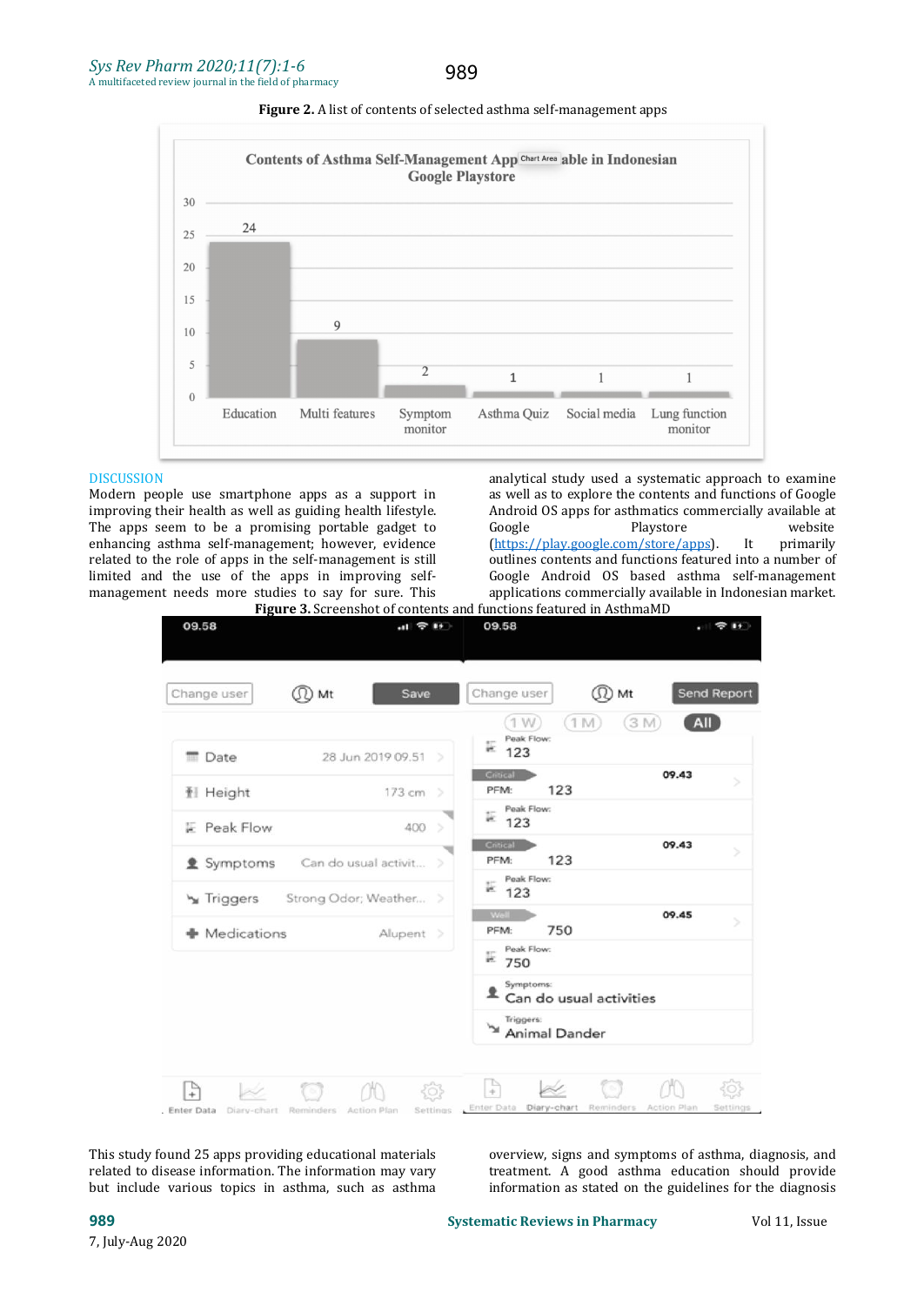and management of asthma officially issued by The National Asthma Education and Prevention Program<sup>15</sup>. A detail component of asthma education is shown on the Table 3 helow

Table 3. A list of a component of asthma education A Component of Asthma Education

Teach and reinforce at every opportunity:

- Basic facts about asthma.
- What defines well-controlled asthma and the patient's current level of control. Roles of medications.
- 
- Skills (i.e. inhaler technique, use of a valved holding chamber or spacer, self-<br>monitoring).
- When and how to handle signs and symptoms of worsening asthma.
- When and where to seek care.
- Measures to prevent or limit exposure to asthma triggers.

Many apps explored asthma education in depth, but most selected apps seem to fail in providing complete coverage **Figure 4**. Screenshot of contents and functions found in PRAM

. A coming from standardized international guidelines. It of many of the professional or evidence-based statements means that most selected apps were not sufficient as portable education devices for asthmatics. It was due to educational materials that did not involve medical professionals when developing the apps. In this study, we found 67% (n=16) educational asthma apps explaining about asthma remedies with several alternative options such as breathing exercises, home remedies, Indian yoga exercises, and other complementary options. In designing and developing process of asthma apps, involving professionals such as doctors, pharmacists, nurses, etc., is very important. It aims to help ensure that the apps include relevant and evidence-based information for patients. A lack of evidence does not only disrupt the safety and quality of apps but also increase risks to patients 16 . The contents of apps that are peer-reviewed, evidence based, and providing up-to-date clinical information seem to be one of potential solutions to quality assurance, but unfortunately, its feasibility needs more study to say for sure<sup>17</sup>. It is quite essential to ensure that the apps do not disrupt the patient safety, notably if recommended by a medical professional.

| 09.59                                                            |                                                                                 | 09.59                                         |                                                        |
|------------------------------------------------------------------|---------------------------------------------------------------------------------|-----------------------------------------------|--------------------------------------------------------|
| Done<br>MD to assess within 30 min                               | Details<br>Medications                                                          |                                               | PRAMO                                                  |
| • Administer oxygen to keep Sp02<br>greater than or equal to 92% |                                                                                 | $O2$ saturation<br>Suprasternal<br>retraction | 75<br>%<br>Present<br>Absent                           |
| prn (via MDI* and spacer)                                        | Salbutamol now and q 30 - 60 min<br>Give oral corticosteroid as soon as         | Scalene muscle<br>contraction                 | <b>Absent</b><br>Present                               |
| (within 60 min of triage)                                        | possible after 1st salbutamol dose<br>Vital Signs & PRAM g 30 - 60 min          | Air Entry*<br>Normal                          | Decreased at the base                                  |
| consider ipratropium bromide                                     | If not improving (PRAM unchanged or<br>less than 3 point improvement).          | Decr at apex & base<br>Wheezing**             | Minimal or absent                                      |
| Reassess Vital Signs & PRAM g 30 -<br>60 min                     |                                                                                 | Absent<br>$Insp \pm Exp$                      | <b>Expiratory only</b><br>Aud w/o steth / Silent chest |
| than 3 points:                                                   | If at any time PRAM is $\geq 8$ or if PRAM<br>is unchanged or has improved less |                                               | PRAM Score: Moderate (5)                               |
| of 'Severe' pathway                                              | • MD to reassess and move to top                                                | ('/''')                                       | Swipe up for details                                   |
| If PRAM is $\geq 6-8$ hrs post<br>less than 70% predicted:       | corticosteroid, PRAM is ≥4 or FEV1 is                                           |                                               |                                                        |

Unused asthma apps, regardless of the involvement of health professionals, adherence to evidence, as well as app regulation, are likely ineffective. The most essential thing is to balance the safety and quality app

requirements with design features for promoting adherence to therapy. The behavioral change models in emerging eHealth literature described that a number of factors including perceived usefulness, perceived risk of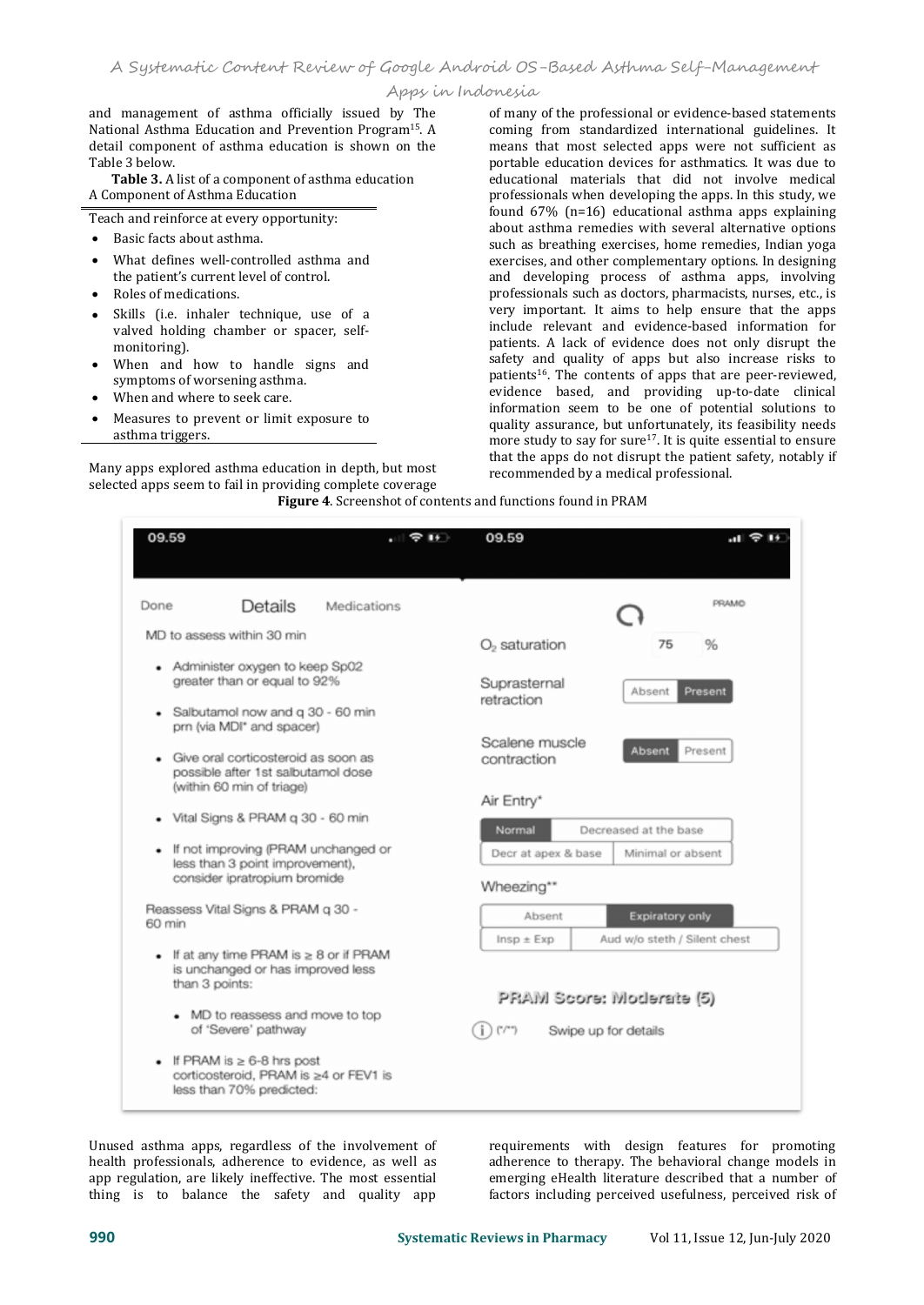use, and also degree of user-centric focus, influenced the uptake and usage of information and communication technology. In the development of asthma apps as a potential portable medical device, in addition to the adherence of users, the quality and safety of the apps are essential. This is why developing the apps in the future must strongly concern on the theory of behavioral changes and considerations regarding to the predictions of usage and user-centric approaches. A framework development built for internet-based formats seems possible to be applied to the smartphone apps<sup>18</sup>. .

Educational contents in the asthma apps are also essential regarding to the improvement of adherence and behavioral changes. An ideal asthma education should provide information standardized by The National Asthma Education and Prevention Program. It should score over<br>have at least information as follows: (a) basic facts about action plan have at least information as follows: (a) basic facts about asthma, (b) conditions that define well-controlled asthma, (c) proper medications, (d) patient's skill in using asthma devices such as inhaler and spacer, (e) ways to make worsening asthma symptoms under control, (f) how to seek professional care, and (g) ways to prevent or limit exposure to potential asthma triggers.

This study examined a number of contents and functions featured in the Google Android asthma apps that may be beneficial for asthmatics in improving self-management as well as health outcomes. Asthma education is very crucial in the asthma self-management. Poor education was associated with unnecessary and frequent visits to the Emergency Department for asthma care. These points also suggested inefficient application of management action plan 19 . Educational materials related to asthma self management, involving information, medical review, self-monitoring, and a written asthma action plan, is very effective in improving quality of life as well as reducing unnecessary visits in Emergency Room, doctors, specialists, days lost from work, and also episodes of nocturnal asthma<sup>20</sup>. An ideal asthma app should provide symptom and evidence-based educations that meets the needs of users.

In this study, it was found 9 apps that basically feature beneficial contents and functions, such as: a personal asthma diary, list of asthma medications, tracker of medication action, peak flow meter mapper, asthma zone calculator, asthma control questionnaires, asthma action plan, chat with professionals, etc. A study published in 2016 found an improvement on Asthma Control Test scores from 16.6 (inadequate to poor controlled) to 20.5 (controlled) in asthmatics, with a mean age of 50 years, over the period of study. The study also stated that smartphone apps provide a cost-effective, easily scalable, and efficacious way to improve self-management as well as health outcomes in asthmatics. On the other hand, a review published in 2017 has found that the potential of asthma apps for improving asthma self-management varies considerably between apps. Therefore, the review suggested that health professionals and patients with asthma should carefully read the app reviews before recommending or using the apps $^{21}$ . .

A personalized asthma diary can help asthmatics in recording peak expiratory flow readings and asthma symptoms, comparing the peak expiratory flow readings with asthma zones, and keeping medication use in a case of sudden asthma attack. It helps asthmatics in monitoring asthma triggers as well as asthma medications. Keeping an asthma diary can help patients recognize asthma attacks and prevent them from getting worse. Additionally, an asthma diary also helps general

practitioners or specialists in evaluating asthma action plan 22 . An asthma action plan, also known as a management plan, describes a written action plan that patients create with a general practitioner or specialist in order to help control asthma complaints. In addition to warning signs and symptoms, a written asthma action plan also educates patients on how to use a peak flow meter regularly as well as to realize what to do in a breathing emergency 23 . It might be one of reasons why Guidelines by Global Initiative for Asthma (GINA) recommend doctors and specialists to provide a written asthma action plan to patients with asthma 24 . In a study, it is suggested an association between the use of the smartphone-based asthma action plan and potentially clinically relevant improvements in Asthma Control Test score over time compared with use of a paper-based action plan.

Another useful feature found in the reviewed asthma self management apps is peak flow meter mapper. Some evidences suggest that peak flow readings can provide asthmatics and health care professionals with information regarding to changes in pulmonary obstruction. Peak flow readings, according to some evidences, can influence perceptions and responses of patients to asthma symptoms. The peak flow readings are also useful for doctors, pharmacists. and health care professionals in documenting potential asthma triggers, assessing responses of therapeutic interventions, as well as facilitating the tailoring of therapy 25 . Less popular contents and functions in the reviewed asthma self management apps include asthma symptom monitor, asthma quiz, social media, lung function monitor, and chat with health professionals. A better asthma control can be achieved by avoiding all potential triggers, developing patient adherence regarding to the controller medication, and improving patient's ability in recognizing and responding asthma symptoms. It is why asthma symptom and lung function monitor should be featured in the asthma self-management app. Another function, namely chat with health professionals, was found in an asthma self-management app. Similar with social media feature, a chat function is beneficial for building communication between asthmatics with health care professionals. An interactive function, namely asthma quiz, was also found in one reviewed app. Quiz-based games designed for asthma education help improve knowledge in asthmatics, although there was little or no change in behaviors and clinical outcomes 26 .

There are a number of asthma self-management apps available at the Google Playstore. Many of the apps performed consistently, thus potentially improving self management. The pros of asthma self-management apps commercially available at Google Playstore include: (a) some apps have standardized educational materials; and (b) essential functions such as: asthma action plan, asthma control test, peak flow meter, symptom monitors, etc. are easy to use and available just in one app, so potential users do not need to install more app. Unfortunately, the cons of the apps were most of them have low quality and did not involve medical professionals when designing and developing the apps. It is a reason why potential users, both asthmatics and health care professionals, should consider app reviews as a decision support tool before deciding or recommending an asthma app. Both designing and developing a complete asthma app may mark the essential steps in propagating self-management. The apps potentially develop the self-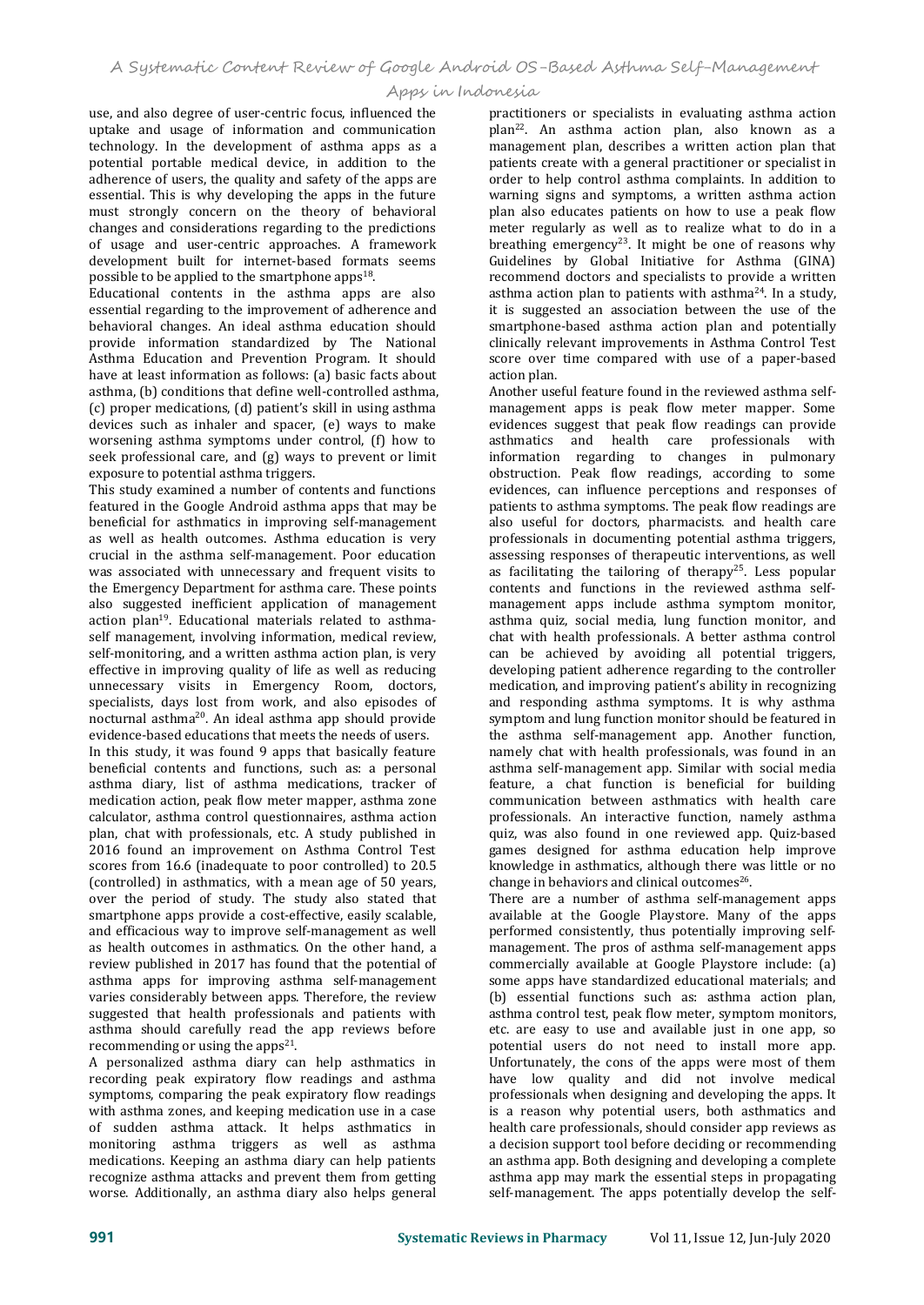initiation of asthma management by first measuring symptoms of asthma using a symptom diary function and  $h$ ttps://<br>providing appropriate subsequent management advice. 39038/ providing appropriate subsequent management advice.<br>Additionally the anns also provide advices about the 4 Additionally, the apps also provide advices about the treatment as well as improve the asthma control. However, more studies with large population are needed to supply more reliable evidence for their use in clinical practice.

## **Limitations**

The primary limitation of this analytical study included the assessment method was developed by the authors<br>and the method has not been validated. Additionally, this and the method has not been validated. Additionally, this study was also limited to free apps, using English language, above four stars rating, and based on Google<br>Android Operating System The authors despite the 3 Android Operating System. The authors, despite the limitations of this study, believe that the study provided information related to what contents and functions should be featured in an ideal asthma self-management app.

### **CONCLUSION**

Smartphone apps may provide a beneficial support [Journal, 1994]<br>regarding to the self-management education and  $624828$ regarding to the self-management education and monitoring of asthmatics. Unfortunately, in addition to https:<br>professional medical involvement. most contents and  $4828/$ professional medical involvement, most contents and<br>functions featured in the apps are also lack of clinical 9. study validation and adherence to international guidelines. An ideal asthma self-management app should minimally feature contents and functions, such as easy to-understand knowledge about pathophysiology and treatment of asthma, list of asthma medication, asthma control test, asthma action plan, and asthma diary that records about medication usage, symptoms, peak flow readings, etc.

### **Ethical Considerations**

Any ethical issues, including plagiarism, misconduct, data fabrication and/or falsification, double publication and/or submission, redundancy, etc.) have been completely observed by the authors.

### **Acknowledgement**

This analytical study is financially supported by Domestic Postgraduate Education Scholarship by Ministry of Research, Technology, and Higher Education of the<br>Republic of Indonesia, number: Republic of Indonesia, number: 13 T/403/D.D3/KH.04.00/2019.

### **Conflict of Interest**

The authors declare that there are no conflicts of interests.

# **REFERENCES**

- 1. Karamaoun C, Van Muylem A, Haut B. Modeling of the Nitric Oxide Transport in the Human Lungs. Front Physiol [Internet]. 2016 [cited 2020 Jun 7];7.<br>Available from: https://www.frontiersin.org/articles/10.3389/fphy 15. Asthma Care Quick s.2016.00255/full Managing Asthma.:12. s.2016.00255/full
- 2. Ali NS, Nanji K. A review on the role of vitamin D in asthma. Cureus. 2017;9(5).
- 3. Zamora F, Cho R, Rao M, Gibson H, Dincer HE. Endobronchial thermoplasty for asthma. J Vis Surg [Internet]. 2017 Sep 14 [cited 2020 Jun 7];3.

Available from: https://www.ncbi.nlm.nih.gov/pmc/articles/PMC56 39038/

- 4. Sheehan WJ, Permaul P, Petty CR, Coull BA, Baxi SN, Gaffin JM, et al. Association Between Allergen Exposure in Inner-City Schools and Asthma Morbidity Among Students. JAMA Pediatr. 2017 Jan 1;171(1):31–8.
- 5. Hatta M, Surachmanto EE, Islam AA, Wahid S. Expression of mRNA IL-17F and sIL-17F in atopic asthma patients. BMC Res Notes. 2017 Jun 12;10(1):202.
- 6. Burgel P-R, Contoli M, López-Campos JL. Acute Exacerbations of Pulmonary Diseases. European Respiratory Society; 2017. 276 p.
- 7. Himes BE, Weitzman ER. Innovations in health information technologies for chronic pulmonary diseases. Respiratory Research. 2016 Apr 5;17(1):38.
- Jaramillo Y, Reznik M. Do United States' Teachers Know and Adhere to the National Guidelines on Asthma Management in the Classroom? A Systematic Review [Internet]. Vol. 2015, The Scientific World Journal. Hindawi; 2015 [cited 2020 Jun 7]. p. e624828. Available from: https://www.hindawi.com/journals/tswj/2015/62 4828/
- 9. Ventola CL. Mobile Devices and Apps for Health Care Professionals: Uses and Benefits. P T. 2014 May;39(5):356–64.
- 10. Lin J, Amini S, Hong JI, Sadeh N, Lindqvist J, Zhang J. Expectation and purpose: understanding users' mental models of mobile app privacy through crowdsourcing. In: Proceedings of the 2012 ACM Conference on Ubiquitous Computing [Internet]. Pittsburgh, Pennsylvania: Association for Computing Machinery; 2012 [cited 2020 Jun 6]. p. 501-510.<br>(UbiComp '12). Available from: (UbiComp '12). Available from: https://doi.org/10.1145/2370216.2370290
- 11. KURTI AN, DALLERY J. INTEGRATING<br>TECHNOLOGICAL ADVANCEMENTS IN TECHNOLOGICAL BEHAVIORAL INTERVENTIONS TO PROMOTE HEALTH: UNPRECEDENTED OPORTUNITIES FOR BEHAVIOR ANALYSTS. Rev Mex Anal Conducta. 2014 Sep;40(2):106–26.
- 12. Pinnock H, Parke HL, Panagioti M, Daines L, Pearce G, Epiphaniou E, et al. Systematic meta-review of supported self-management for asthma: a healthcare perspective. BMC Medicine. 2017 Mar 17;15(1):64.
- 13. Morrow S, Daines L, Wiener-Ogilvie S, Steed L, McKee L, Caress A-L, et al. Exploring the perspectives of clinical professionals and support staff on implementing supported self-management for asthma in UK general practice: an IMP 2 ART qualitative study. npj Primary Care Respiratory Medicine. 2017 Jul 18;27(1):1-7.
- 14. Tinschert P, Jakob R, Barata F, Kramer J-N, Kowatsch T. The Potential of Mobile Apps for Improving Asthma Self-Management: A Review of Publicly Available and Well-Adopted Asthma Apps. JMIR mHealth and uHealth. 2017;5(8):e113.
- 15. Asthma Care Quick Reference: Diagnosing and
- 16. Buijink AWG, Visser BJ, Marshall L. Medical apps for smartphones: lack of evidence undermines quality and safety. Evid Based Med. 2013 Jun;18(3):90–2.